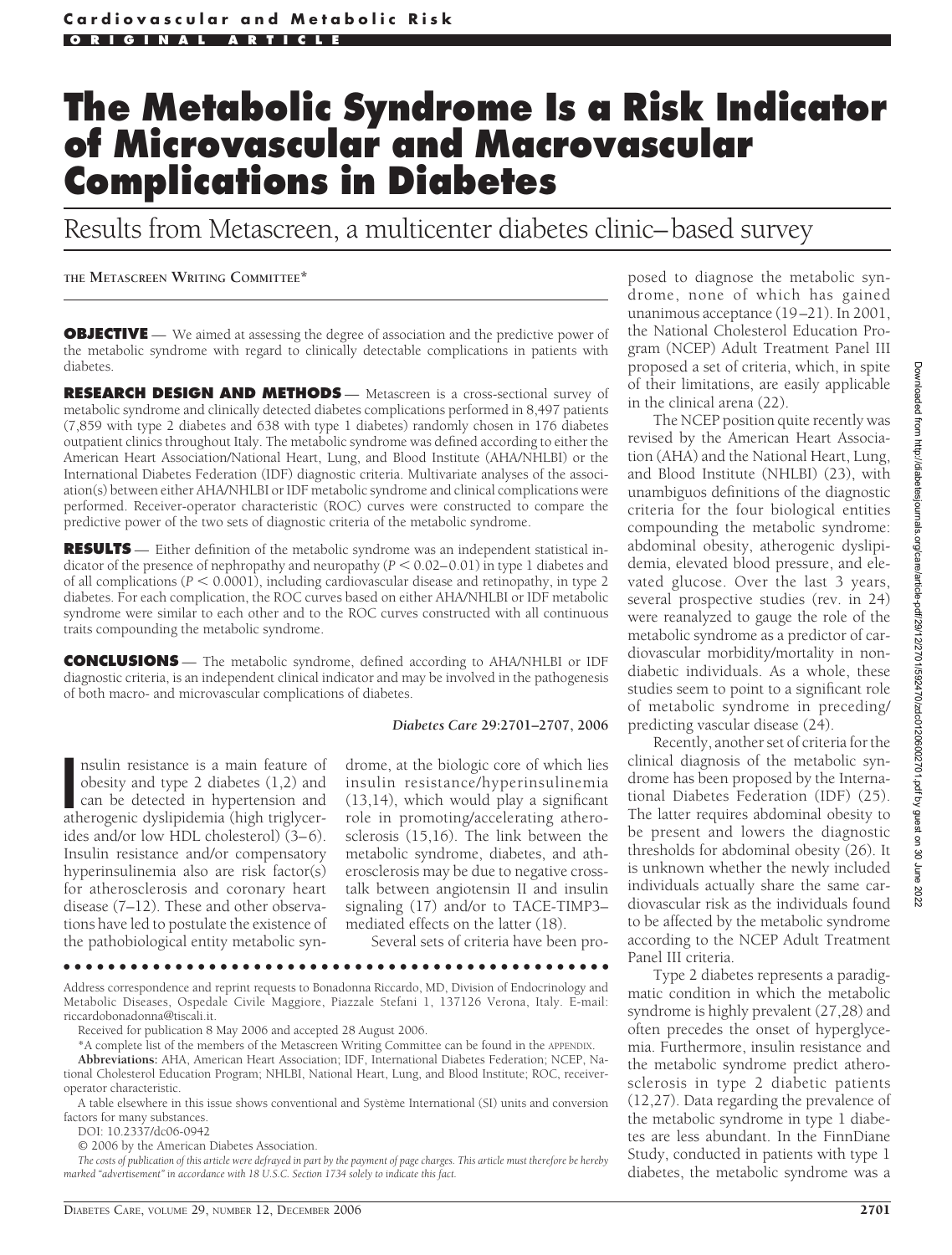#### *Metabolic syndrome and diabetes complications*

frequent finding that increased with diabetic nephropathy and worse glycemic control (29).

A recent reappraisal of the metabolic syndrome, endorsed by the American Diabetes Association and the European Association for the Study of Diabetes (30), pinpoints that the metabolic syndrome is an entity of little or no use in the diabetic patient and that no receiver-operator characteristic (ROC) curves have been published comparing the predictive/ indicative power of the metabolic syndrome with that of the continuous variables compounding it (30).

We have used both the AHA/NHLBI and the IDF criteria (23,25) to diagnose the metabolic syndrome in diabetic patients participating in a cross-sectional survey conducted in 176 Italian diabetes clinics in 2002. We aimed to assess the prevalence of the metabolic syndrome in both type 1 and type 2 diabetic patients and its association with clinically detectable diabetes complications. We further built the appropriate ROC curves to compare the predictive power for clinically evident diabetes complications of either definition of the metabolic syndrome and of the continuous traits used for its detection.

# **RESEARCH DESIGN AND**

**METHODS** — Metascreen is an observational, cross-sectional survey on the prevalence of the features of the metabolic syndrome (22,23,25) in diabetic patients in Italy.

One hundred and seventy-six outpatient diabetes clinics participated in the study between the end of August and the end of October 2002. During a 1-week period, randomly chosen by the data processing center (Idea99, Padova, Italy), each participating medium-sized clinic  $(\leq 100$  patients per week) was instructed to report details of all consecutive patients referring to the clinic, with a requested minimum number of 40 patients. Larger clinics (>100 patients per week) were instructed to report details of one of every two patients (selection sequence: yes, no, yes, no, etc.) if the expected number of attending patients was between 100 and 200 patients and one of every three patients (sequence: yes, no, no, yes, no, no, etc.) if their expected attendance was between 200 and 300 patients, and so on. Investigators were asked to revise their clinical diagnosis and to exclude patients with other types of diabetes or gestational diabetes (31).

The following data were collected for each patient: demographic details (date of birth, sex), weight, height, type (1 or 2) and duration (years) of diabetes, waist circumference, systolic/diastolic blood pressure, fasting glycemia, glycated hemoglobin (with reference ranges), total and HDL cholesterol, triglycerides, creatinine, proteinuria, current hypoglycemic therapy(ies) (oral and insulin), other medical therapies (antihypertensive, hypolipidemic), clinical history of major cardiovascular events (myocardial infarction, stroke, coronary artery bypass graft/ percutaneous transluminal coronary angioplasty revascularization intervention), and diabetes complications (micro- or macroalbuminuria, renal failure, retinopathy, peripheral and/or autonomic neuropathy). Diabetes complications, except retinopathy, were assessed in each clinic by a trained specialist in diabetology or other equivalent medical specialization. Diabetic retinopathy was assessed in each clinic by a trained specialist in eye diseases after funduscopic examination. The American Diabetes Association diagnostic criteria for clinical complications were used (32).

Raw data collected on case record forms were sent to the data processing center for storage and retrieval. Data were then scrutinized and queries sent to each diabetes clinic to correct obvious material errors, to recover missing data, especially those needed for the diagnosis of metabolic syndrome, or to resolve medical inconsistencies. All patients were considered to fulfill the criterion of high blood glucose according to the definitions of the metabolic syndrome (23,25).

Patients were diagnosed to have the AHA/NHLBI metabolic syndrome (23) when at least two of the following four criteria were fulfilled: *1*) waist circumference  $\geq$ 102 cm in male subjects and  $\geq$ 88 cm in female subjects; *2*) triglycerides ≥1.7 mmol/l, or specific treatment of this lipid abnormality; *3*) HDL cholesterol  $1.03$  mmol/l in male subjects and  $1.29$  in female subjects, or specific treatment for this lipid abnormality; or *4*) systolic blood pressure ≥130 mmHg or diastolic blood pressure ≥85 mmHg, or specific treatment of previously diagnosed hypertension.

Patients were diagnosed to have the IDF metabolic syndrome (25) when their waist circumference was  $\geq$ 94 cm in male subjects and  $\geq 80$  cm in female subjects and at least one of the following three criteria was also fulfilled: *1*) triglycerides

-1.7 mmol/l, or specific treatment for this lipid abnormality; *2*) HDL cholesterol 1.03 mmol/l in male subjects and  $1.29$  in female subjects, or specific treatment for this lipid abnormality; or *3*) systolic blood pressure  $\geq$ 130 mmHg or diastolic blood pressure ≥85 mmHg, or specific treatment of previously diagnosed hypertension.

The study protocol was reviewed and approved by the ethics committee of the University of Padova, Italy. The nature and purpose of the study were explained to the patients, and informed consent was obtained from all participants.

## Statistical analysis

Data were entered into a V-Basic data bank program for a Windows-based personal computer and analyzed by means of SAS version 6.2 statistical software. Data are expressed as means  $\pm$  SD or as percentage values whenever suitable. The Student's*t* test was used to compare mean values of quantitative variables between the two groups (i.e., type 1 and type 2 diabetic patients), while distribution of discrete/qualitative variables were compared by  $\chi^2$  test.

A multivariate logistic regression model was applied in order to evaluate the role of either AHA/NHLBI or IDF metabolic syndrome, age at disease onset, duration of disease,  $HbA_{1c}$ , and LDL cholesterol as possible risk factors of specific and nonspecific diabetes complications.

ROC curves were constructed to compare the prognostic power of either definition of the metabolic syndrome and of the continuous variables used to diagnose it with regard to complications. The C statistic, which ranges between 0.5 and 1 and is higher the better the ROC curve, was used for comparison between the ROC curves.  $A$  P value  $\leq 0.05$  was considered statistically significant.

# Role of the funding source

The study was designed and coordinated by the Metascreen Study Management Committee. Nonvoting representatives of the sponsor attended meetings of the management committee. Members of the Metascreen Writing Committee were responsible for preparation of the manuscript after all study-related data had been reviewed. The sponsor of the study had no role in data collection or data analysis. The Metascreen Writing Committee had full access to all the data and had final responsibility for the decision to submit for publication.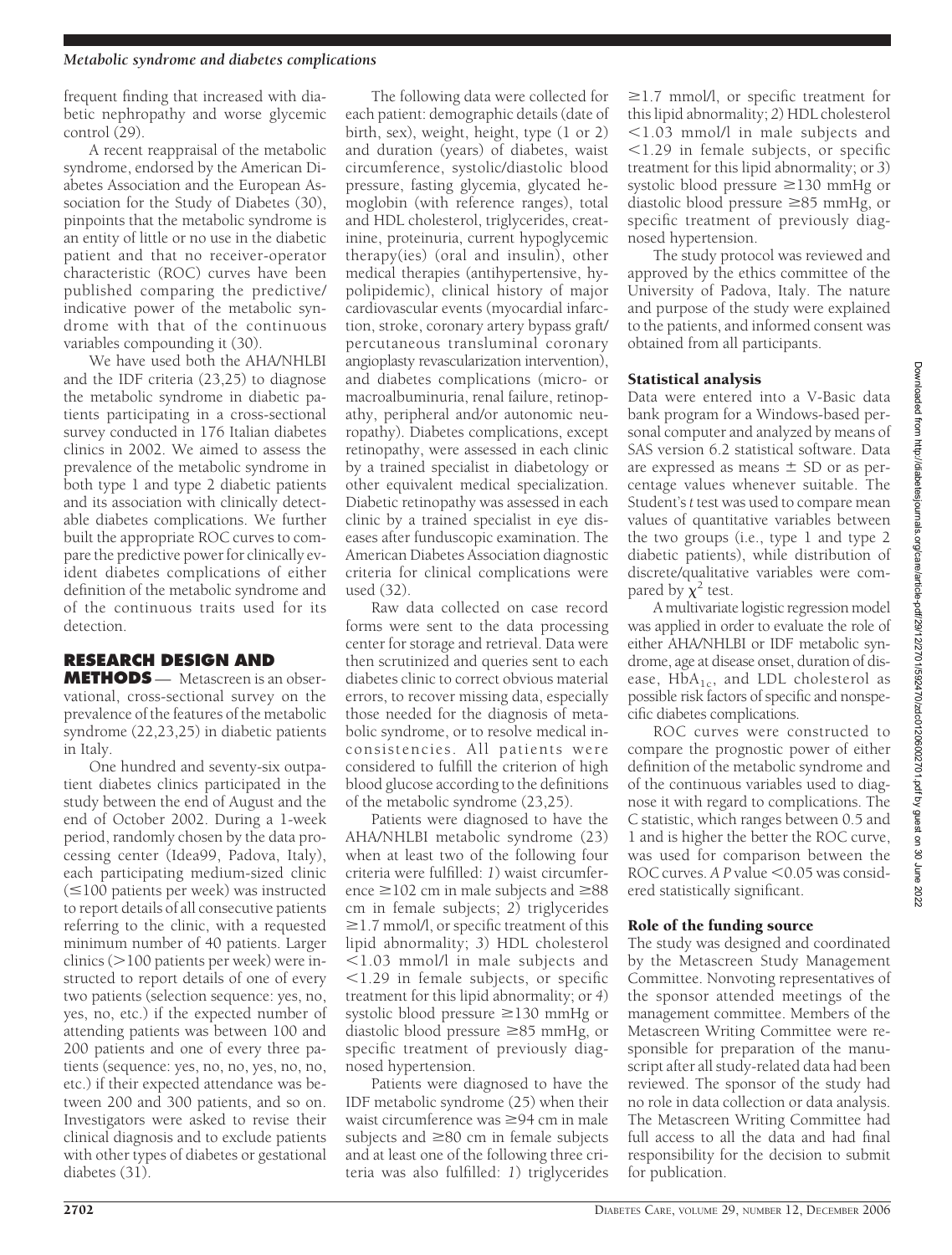# **Table 1—***Demographic, anthropometric, cardiovascular, humoral, and clinical parameters of the study patients*

|                                  | Type 1 diabetes  |                    |                | Type 2 diabetes  |                    |                |          |
|----------------------------------|------------------|--------------------|----------------|------------------|--------------------|----------------|----------|
|                                  | Male<br>subjects | Female<br>subjects | All            | Male<br>subjects | Female<br>subjects | All            | P value  |
| n                                | 317              | 321                | 638            | 3,911            | 3,948              | 7,859          |          |
| Age (years)                      | $47 \pm 17$      | $50 \pm 18$        | $48 \pm 17$    | $64 \pm 11$      | $66 \pm 11$        | $65 \pm 11$    | < 0.0001 |
| Duration of disease (years)      | $15 \pm 11$      | $17 \pm 12$        | $16 \pm 11$    | $10 \pm 8.0$     | $11 \pm 8.0$       | $10 \pm 8.0$   | < 0.0001 |
| BMI $(kg/m2)$                    | $24.8 \pm 3.6$   | $25.0 \pm 5.5$     | $24.9 \pm 4.6$ | $28.4 \pm 4.3$   | $30.0 \pm 5.6$     | $29.2 \pm 5.1$ | < 0.0001 |
| Waist (cm)                       | $89 \pm 13$      | $84 \pm 16$        | $87 \pm 15$    | $99 \pm 13$      | $98 \pm 15$        | $98 \pm 14$    | < 0.0001 |
| Fasting plasma glucose (mmol/l)  | $10 \pm 4.3$     | $9.6 \pm 3.7$      | $9.8 \pm 4.0$  | $8.8 \pm 2.8$    | $9.0 \pm 2.8$      | $8.9 \pm 2.8$  | < 0.0001 |
| $AIC(\%)$                        | $7.9 \pm 1.7$    | $8.0 \pm 1.5$      | $8.0 \pm 1.6$  | $7.5 \pm 1.9$    | $7.7 \pm 1.5$      | $7.6 \pm 1.7$  | < 0.0001 |
| Creatinine $(\mu \text{mol/l})$  | $87 \pm 53$      | $88 \pm 53$        | $88 \pm 53$    | $88 \pm 44$      | $89 \pm 52$        | $88 \pm 44$    | 0.287    |
| Systolic blood pressure (mmHg)   | $132 \pm 18$     | $130 \pm 19$       | $131 \pm 19$   | $141 \pm 18$     | $143 \pm 18$       | $142 \pm 18$   | < 0.0001 |
| Diastolic blood pressure (mmHg)  | $79 \pm 10$      | $78 \pm 9.9$       | $79 \pm 10$    | $82 \pm 9.7$     | $82 \pm 10$        | $82 \pm 9.8$   | < 0.0001 |
| LDL cholesterol (mmol/l)         | $2.9 \pm 0.9$    | $3.0 \pm 1.0$      | $2.9 \pm 0.9$  | $3.2 \pm 0.9$    | $3.3 \pm 1.0$      | $3.2 \pm 0.9$  | < 0.0001 |
| HDL cholesterol (mmol/l)         | $1.3 \pm 0.3$    | $1.4 \pm 0.4$      | $1.4 \pm 0.4$  | $1.2 \pm 0.3$    | $1.3 \pm 0.3$      | $1.2 \pm 0.3$  | < 0.0001 |
| Triglycerides (mmol/l)           | $1.5 \pm 0.8$    | $1.4 \pm 1.0$      | $1.4 \pm 0.9$  | $1.9 \pm 1.0$    | $1.8 \pm 0.9$      | $1.9 \pm 1.0$  | < 0.0001 |
| AHA/NHLBI metabolic syndrome (%) | 24.5             | 43.2               | 33.7           | 58.8             | 80.8               | 69.5           | < 0.0001 |
| IDF metabolic syndrome (%)       | 34.1             | 47.6               | 40.8           | 69.5             | 85.6               | 77.6           | < 0.0001 |

Continuous variables are means  $\pm$  SD. P values refer to the comparison between type 1 and type 2 diabetic patients. Prevalence of IDF-defined metabolic syndrome was significantly higher ( $P < 0.01$ ) than prevalence of AHA/NHLBI-defined metabolic syndrome in both types of diabetes.

**RESULTS** — The demographic, anthropometric, cardiovascular, and humoral parameters of the diabetic patients included in the Metascreen Study are reported in Table 1. As expected, type 2 diabetic patients were older and had wider waist circumference, higher blood pressure and triglycerides, and lower HDL cholesterol and  $HbA_{1c}$  than type 1 diabetic patients (all  $P < 0.001$ ). The same differences also were evident when the patients were divided according to sex (data not shown). Sex was also associated with higher prevalence of the metabolic syndrome  $(P < 0.001)$ .

The prevalence of the AHA/NHLBI metabolic syndrome was  $\sim$  70% in type 2 diabetic patients, largely exceeding that observed in type 1 diabetic patients (Table 1). The prevalence of the IDF metabolic syndrome was significantly higher than the AHA/NHLBI metabolic syndrome in both type 2 and type 1 diabetes (Table 1). When the diabetes clinics were divided according to their geographical location (northern, central, or southern Italy), there was a rising prevalence of the metabolic syndrome, irrespectively of the definition used, going from northern to southern Italy. In type 1 diabetes, AHA/ NHLBI metabolic syndrome rose from 29.7% to 39.3% and 37.6% and IDF metabolic syndrome from 38.2% to 43.8% and 43.0% in diabetes clinics from northern, central, and southern Italy, respectively. In type 2 diabetes, AHA/NHLBI metabolic syndrome rose from 66.6% to

69.8% and 72.9% and IDF metabolic syndrome from 75.4% to 76.0% and 79.9% in diabetes clinics from northern, central, and southern Italy, respectively. These trends were not statistically significant for type 1 diabetes  $(P < 0.42)$  but highly significant for type 2 diabetes  $(P < 0.0001)$ .

Duration of disease (data not shown) and A1C were positively related to the prevalence of both AHA/NHLBI and IDF metabolic syndrome in both types of diabetes (data not shown). Both AHA/NHLBI and IDF metabolic syndrome were risk indicators of all complications, including cardiovascular disease, retinopathy, nephropathy, and neuropathy, not only in type 2 but also in type 1 diabetes (Table 2).

Since longer diabetes duration and higher A1C are expected predictors of diabetes complications, and both were associated with increased prevalence of both AHA/NHLBI metabolic syndrome and IDF metabolic syndrome (data not shown), we performed a multivariate logistic analysis to assess whether the metabolic syndrome is an independent risk marker of the presence of complications. We also included LDL cholesterol in this analysis because of its well-known role as a cardiovascular risk factor. Even in a multivariate model, either definition of the metabolic syndrome was strongly and independently associated with each diabetes complication in type 2 diabetes (Table 3). In type 1 diabetes, AHA/NHLBI metabolic syndrome was an independent

risk indicator only of nephropathy and neuropathy, whereas IDF metabolic syndrome was an independent indicator of all complications except retinopathy, which fell just short of statistical significance (Table 3).

We compared the ROC curves for the prediction of complications based on models including the metabolic syndrome (either AHA/NHLBI or IDF definition) as a discrete variable. The ROC curves and the C statistics, which measure the area under the ROC curve, were very similar with both definitions of the metabolic syndrome (Table 4). Furthermore, the ROC curves of both AHA/NHLBI and IDF metabolic syndrome were almost superimposable to the ROC curves constructed with all continuous variables that compound the metabolic syndrome (data not shown).

**CONCLUSIONS** — In this article, we have reported the observations related to the detection of the metabolic syndrome, as assessed by either the AHA/NHLBI (23) or the IDF criteria, in a recent large survey conducted in diabetic patients attending 176 Italian diabetes clinics. The extensive number of diabetes clinics involved in this study, their fairly uniform spread across the country, and the average multivariable profile of the Metascreen type 2 diabetic patients, which was remarkably similar to other studies based on Italian diabetes clinics (12), all point out that this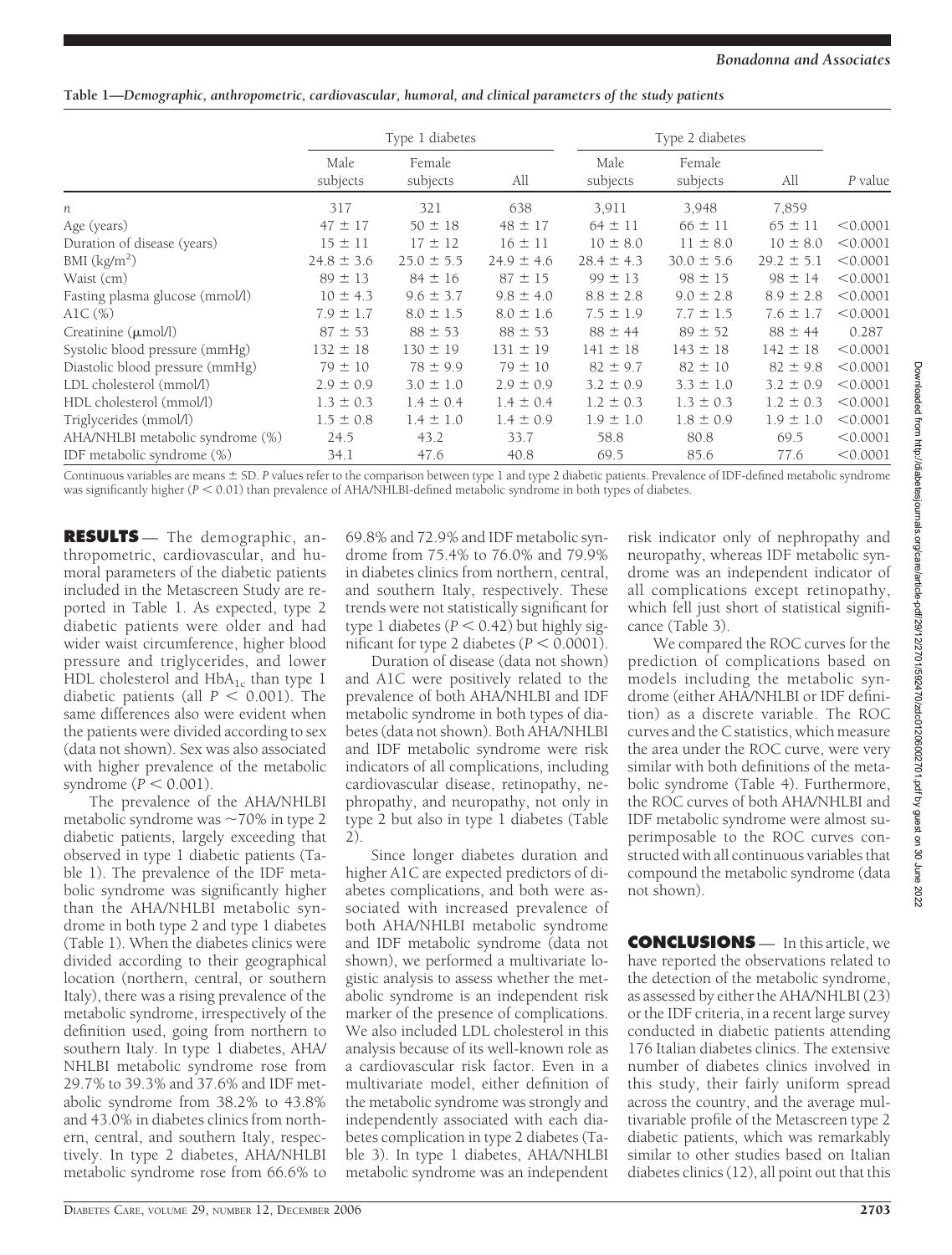#### **Table 2—***Prevalence of metabolic syndrome in patients with and without complications*

|                              | Type 1 diabetes  |                    |                | Type 2 diabetes |                    |                |
|------------------------------|------------------|--------------------|----------------|-----------------|--------------------|----------------|
|                              |                  | Metabolic syndrome |                |                 | Metabolic syndrome |                |
|                              | $\boldsymbol{n}$ | Absent $(\%)$      | Present $(\%)$ | п               | Absent $(\%)$      | Present $(\%)$ |
| AHA/NHLBI metabolic syndrome |                  |                    |                |                 |                    |                |
| Complication                 |                  |                    |                |                 |                    |                |
| None                         | 322              | 76.4               | 23.6           | 4,211           | 34.7               | 65.3           |
| Retinopathy                  | 218              | 58.3               | 41.7           | 1,732           | 24.7               | 75.3           |
| Neuropathy                   | 123              | 51.2               | 48.8           | 1,115           | 24.5               | 75.5           |
| Nephropathy                  | 172              | 48.3               | 51.7           | 1,777           | 21.7               | 78.3           |
| Cardiovascular               | 59               | 45.8               | 54.2           | 1,302           | 23.3               | 76.7           |
| IDF metabolic syndrome       |                  |                    |                |                 |                    |                |
| Complication                 |                  |                    |                |                 |                    |                |
| None                         | 322              | 70.8               | 29.2           | 4,211           | 26.9               | 73.1           |
| Retinopathy                  | 218              | 49.5               | 50.5           | 1,732           | 17.2               | 82.8           |
| Neuropathy                   | 123              | 44.7               | 55.3           | 1,115           | 18.2               | 81.8           |
| Nephropathy                  | 172              | 40.1               | 59.9           | 1,777           | 14.9               | 85.1           |
| Cardiovascular               | 59               | 35.6               | 64.4           | 1,302           | 14.6               | 85.4           |

Total diagnosed according AHA/NHLBI and IDF criteria: type 1 diabetic patients  $n = 638$ , type 2 diabetic patients  $n = 7,859$ .

sample should be well representative of these patients.

The prevalence of the IDF metabolic syndrome was somewhat higher than the AHA/NHLBI metabolic syndrome, a finding that attained statistical significance in type 2 diabetes and is likely to reflect the lower diagnostic threshold for abdominal obesity adopted by the IDF. With both definitions, the prevalence of the metabolic syndrome was higher in women than in men. Whether this is a true biological phenomenon or a suboptimal choice of the gender-specific diagnostic thresholds is still unknown.

| Table 3-Odds ratios of diabetes complications in multivariate logistic analysis |  |  |  |  |  |
|---------------------------------------------------------------------------------|--|--|--|--|--|
|---------------------------------------------------------------------------------|--|--|--|--|--|

|                                              | Independent variables of the multivariate models |                         |                         |                           |                                   |  |  |
|----------------------------------------------|--------------------------------------------------|-------------------------|-------------------------|---------------------------|-----------------------------------|--|--|
| Dependent variables                          | Age at<br>diagnosis                              | Disease<br>duration     | A1C                     | <b>LDL</b><br>cholesterol | Metabolic<br>syndrome             |  |  |
| Diagnosed according to<br>AHA/NHLBI criteria |                                                  |                         |                         |                           |                                   |  |  |
| Type 1 diabetes                              |                                                  |                         |                         |                           |                                   |  |  |
| Retinopathy                                  | 1.00(0.41)                                       | $1.08 \, (<0.0001)$     | 1.15(0.033)             | 1.00(0.83)                | 1.36(0.15)                        |  |  |
| Nephropathy                                  | 0.99(0.095)                                      | $1.05 \, (<0.0001)$     | 1.04(0.556)             | 1.00(0.368)               | $3.00 \, (< 0.0001)$              |  |  |
| Neuropathy                                   | 1.01(0.069)                                      | $1.08 \, (< 0.0001)$    | 1.21(0.015)             | 1.00(0.709)               | 1.75(0.021)                       |  |  |
| Cardiovascular disease                       | $1.06 \, (\leq 0.0001)$                          | 1.09(0.0001)            | 1.11(0.35)              | 0.99(0.46)                | 1.72(0.09)                        |  |  |
| Type 2 diabetes                              |                                                  |                         |                         |                           |                                   |  |  |
| Retinopathy                                  | 1.00(0.112)                                      | $1.08 \, (<0.0001)$     | $1.16 \, (< 0.0001)$    | 1.00(0.185)               | $1.41 (\leq 0.0001)$              |  |  |
| Nephropathy                                  | 1.01(0.001)                                      | $1.05 \, (< 0.0001)$    | $1.13 \, (< 0.0001)$    | 1.00(0.187)               | $1.72 \, (\leq 0.0001)$           |  |  |
| Neuropathy                                   | 1.01(0.103)                                      | $1.06 \, (\leq 0.0001)$ | $1.18 \, (\leq 0.0001)$ | 1.00(0.970)               | $1.24 \left( \leq 0.0001 \right)$ |  |  |
| Cardiovascular disease                       | $1.03 \, (<0.0001)$                              | $1.06 \, (< 0.0001)$    | $1.09 \, (< 0.0001)$    | 1.00(0.046)               | $1.50 \, (<0.0001)$               |  |  |
| Diagnosed according to                       |                                                  |                         |                         |                           |                                   |  |  |
| <b>IDF</b> criteria                          |                                                  |                         |                         |                           |                                   |  |  |
| Type 1 diabetes                              |                                                  |                         |                         |                           |                                   |  |  |
| Retinopathy                                  | 0.99(0.296)                                      | $1.08 \, (<0.0001)$     | 1.16(0.029)             | 1.00(0.790)               | 1.49(0.057)                       |  |  |
| Nephropathy                                  | 0.99(0.052)                                      | $1.05 \, (< 0.0001)$    | 1.06(0.429)             | 1.00(0.345)               | $3.07 \, (< 0.0001)$              |  |  |
| Neuropathy                                   | 1.01(0.096)                                      | $1.08 \, (< 0.0001)$    | 1.22(0.012)             | 1.00(0.677)               | 1.76(0.020)                       |  |  |
| Cardiovascular disease                       | $1.05 \, (< 0.0001)$                             | $1.09 \, (< 0.0001)$    | 1.12(0.331)             | 1.00(0.457)               | 2.05(0.030)                       |  |  |
| Type 2 diabetes                              |                                                  |                         |                         |                           |                                   |  |  |
| Retinopathy                                  | 1.00(0.092)                                      | $1.08 \, (<0.0001)$     | $1.16 \, (\leq 0.0001)$ | 1.00(0.187)               | $1.49 \left( \leq 0.0001 \right)$ |  |  |
| Nephropathy                                  | 1.01(0.002)                                      | $1.05 \, (< 0.0001)$    | $1.13 \, (< 0.0001)$    | 1.00(0.197)               | $1.82 \, (<0.0001)$               |  |  |
| Neuropathy                                   | 1.01(0.109)                                      | $1.06 \, (< 0.0001)$    | $1.18 \, (< 0.0001)$    | 1.00(0.896)               | 1.62(0.0093)                      |  |  |
| Cardiovascular disease                       | $1.03 \, (< 0.0001)$                             | $1.06 \, (< 0.0001)$    | $1.09 \, (< 0.0001)$    | 1.00(0.033)               | 1.87 (< 0.0001)                   |  |  |

Data are OR (P value). ORs calculated for a unitary increase of each independent variable, except for the metabolic syndrome, for which the ORs show the change in risk associated with its presence.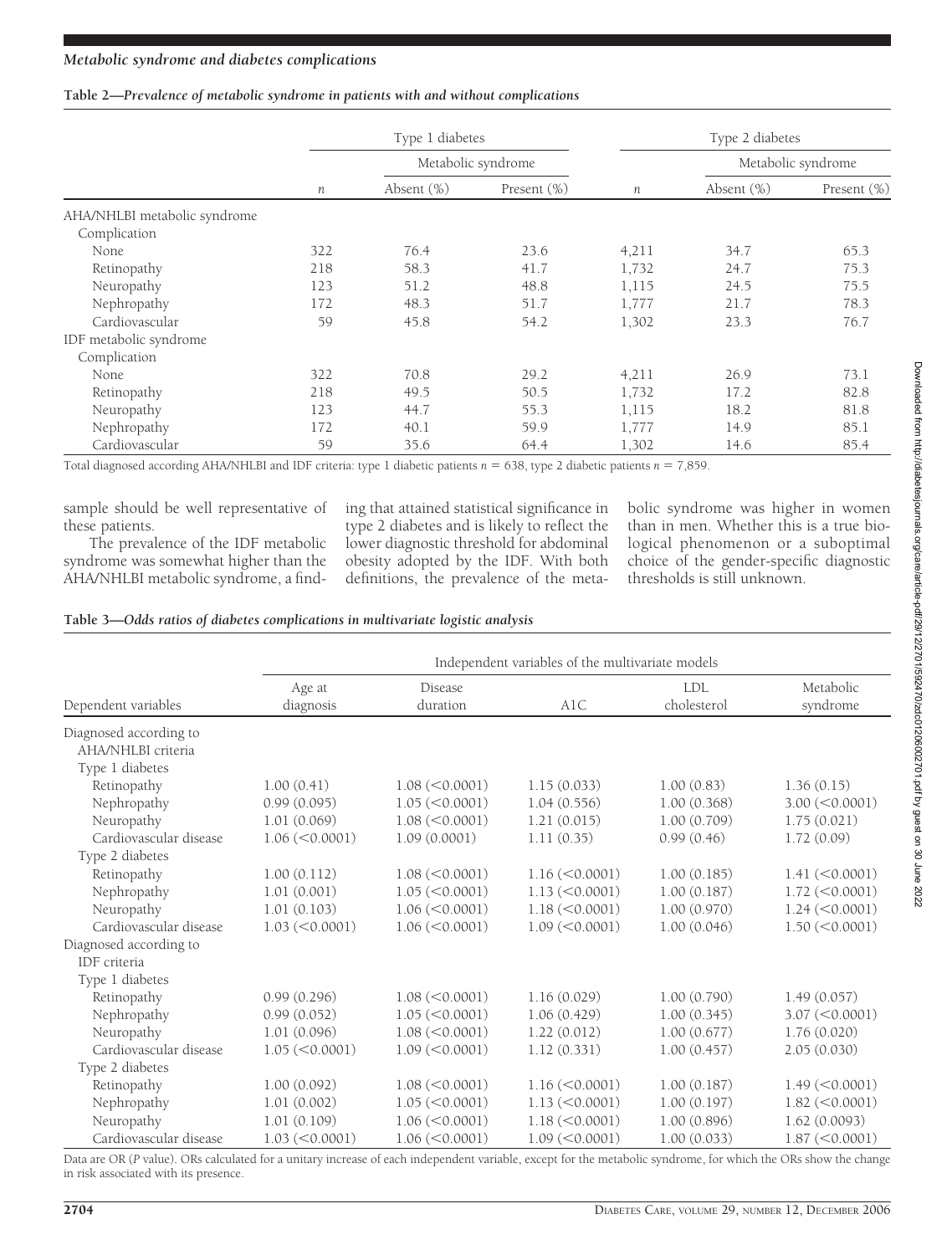|                | AHA/NHLBI-diagnosed metabolic syndrome |                 | IDF-diagnosed metabolic syndrome |                 |  |
|----------------|----------------------------------------|-----------------|----------------------------------|-----------------|--|
|                | Male subjects                          | Female subjects | Male subjects                    | Female subjects |  |
| Retinopathy    | 0.707                                  | 0.719           | 0.708                            | 0.719           |  |
| Nephropathy    | 0.670                                  | 0.623           | 0.669                            | 0.619           |  |
| Neuropathy     | 0.684                                  | 0.692           | 0.683                            | 0.691           |  |
| Cardiovascular | 0.665                                  | 0.681           | 0.671                            | 0.68            |  |

**Table 4—***C-statistics of the ROC curves of the association with each diabetes complication of the metabolic syndrome diagnosed with the AHA/NHLBI or IDF criteria in patients with type 2 diabetes*

No statistical differences between AHA/NHLBI and IDF metabolic syndrome were detected.

We detected a north-to-south gradient in the prevalence of the metabolic syndrome, which was statistically significant in type 2 diabetes. Whether the opposite gradient in socioeconomic status (33,34) existing in Italy plays a role or whether it is due to a different patient referral bias or to subtle differences in the genetic and ethnic background is currently unknown.

The metabolic syndrome, irrespective of its definition or of the type of diabetes (23), was associated with worse glucose control, longer duration of disease, and the presence of complications (Table 2). The former relationship may be due to either greater difficulties in achieving glucose control in patients with metabolic syndrome and/or an aggravating role of poor glucose control on the variables compounding the metabolic syndrome. For instance, it is well known that glucose control is inversely related to triglyceride levels (35). This was also true in type 1 diabetic patients, a finding that was superimposable to the FinnDiane Study (29). The latter relationship may be explained by either deterioration of glycemic control observed with longer duration of disease or an independent role of diabetes in unveiling the metabolic syndrome, or both. Since both glucose control and duration of disease are recognized risk factors of diabetes complications, a multivariate analysis was performed to assess the role of the metabolic syndrome. Irrespective of the definition, the metabolic syndrome was an independent risk factor of all complications in type 2 diabetes and of some in type 1 diabetes (Table 3). While this relationship was expected for cardiovascular complications (28) and is plausible for microvascular complications (36,37), the link to clinically evident diabetic neuropathy, to the best of our knowledge, is unprecedented. Impairments in microvascular function and structure and increased oxidant stress (38–40), which commonly accompanies the metabolic

syndrome, may, at least partially, account for it.

There was a generalized trend of slightly higher complication odds ratios for IDF than for AHA/NHLBI metabolic syndrome (Table 3). This was more evident in type 1 than in type 2 diabetes (Table 3). Further studies will be needed to clarify this issue. However, the ROC curves and the C statistics of the prediction of complications were superimposable in IDF and AHA/NHLBI metabolic syndrome (Table 4), suggesting that these subtle differences may not have true clinical relevance. Furthermore, the ROC curves of both definitions of metabolic syndrome were very similar to the ROC curves of the variables compounding the metabolic syndrome, suggesting that most of the biological information may be captured by the dichotomous classification proposed by the AHA/NHLBI and IDF.

These findings, at variance with the contention that the metabolic syndrome is of little or no clinical value in the diabetic patient (30,41), support its clinical relevance in human diabetes (30). Indeed, the metabolic syndrome may be a simple, quick tool to stratify diabetic patients according to the expected severity of complications, irrespective of diabetes type.

Several limitations of our study should be recognized. First, our experimental design was cross sectional; therefore, our findings can attribute to metabolic syndrome a role of indicator, but not of predictor, of complications. Our survey, therefore, is more relevant as a hypothesis-generating rather than a hypothesis-testing study. In recent studies, the metabolic syndrome defined according to partially modified World Health Organization (27) or NCEP (42) criteria predicted cardiovascular events in patients with type 2 diabetes, but it is unknown whether this is also true for specific diabetes complications.

Other possible limitations include the lack of standardization of the clinical protocols to detect complications, the lack of statistical power in the analyses conducted in type 1 diabetic patients owing to the relatively low number of patients, the survival bias of a cross-sectional study, and a referral bias in the patients attending Italian diabetes clinics. As to the last two limitations, they would be expected to weaken the association between the metabolic syndrome and complications.

In summary, both the AHA/NHLBI (23) and the IDF (25) metabolic syndrome are strong, independent indicators of clinical complications in both type 1 and type 2 diabetes, in agreement with the tenet of a causal role of the metabolic syndrome (27,28) in the clinical complications of the diabetic patient. In this regard, the metabolic syndrome may substitute for its individual traits (waist circumference, atherogenic dyslipidemia, or blood pressure) in the diabetic patient. It remains to be determined whether these relationships detected in a cross-sectional survey also hold true in prospective studies.

**Acknowledgments**— The Metascreen study was funded with an unrestricted grant by GlaxoSmithKline, Spa, Italy.

We are indebted to Mara Roncaglia and Francesco Tessari from Idea99, Padova, Italy, for their invaluable technical and methodological support during the conduction of the Metascreen Study.

# **APPENDIX**

### Members of the Metascreen Writing Committee

Riccarcdo C. Bonadonna, Department of Biomedical and Surgical Sciences, Section of Endocrinology and Metabolic Diseases, University of Verona School of Medicine, Verona, Italy; Domenico Cucinotta, Department of Metabolic Diseases, University of Messina Medical School, Messina,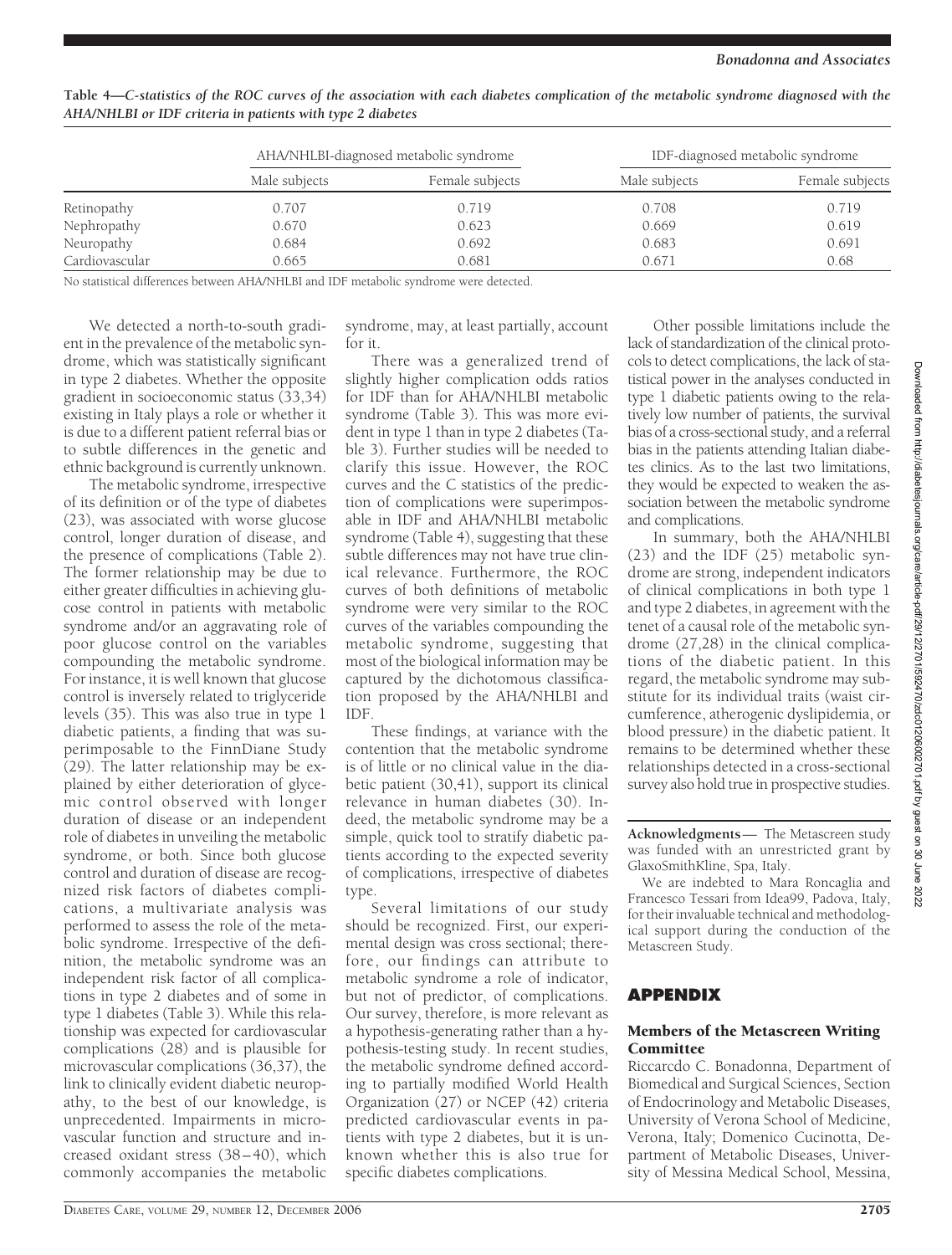Italy; Domenico Fedele, Department of Metabolic Diseases, University of Padova Medical School, Padova, Italy; and Gabriele Riccardi and Antonio Tiengo, Department of Metabolic Diseases, University Federico II Medical School, Napoli, Italy.

# **References**

- 1. Bonadonna RC, Groop L, Kraemer N, Ferrannini E, Del Prato S, DeFronzo RA: Obesity and insulin resistance in humans: a dose-response study. *Metabolism* 39:452– 459, 1990
- 2. Groop LC, Bonadonna RC, DelPrato S, Ratheiser K, Zyck K, Ferrannini E, De-Fronzo RA: Glucose and free fatty acid metabolism in non-insulin-dependent diabetes mellitus: evidence for multiple sites of insulin resistance. *J Clin Invest* 84: 205–213, 1989
- 3. Ferrannini E, Buzzigoli G, Bonadonna R, Giorico MA, Oleggini M, Graziadei L, Pedrinelli R, Brandi L, Bevilacqua S: Insulin resistance in essential hypertension. *N Engl J Med* 317:350–357, 1987
- 4. Bonora E, Bonadonna RC, Del Prato S, Gulli G, Solini A, Matsuda M, DeFronzo RA: In vivo glucose metabolism in obese and type 2 diabetic subjects with or without hypertension. *Diabetes* 42:764–772, 1993
- 5. Karhapaa P, Malkki M, Laakso M: Isolated low HDL cholesterol: an insulin-resistant state. *Diabetes* 43:411–417, 1994
- 6. Laakso M, Sarlund H, Mykkanen L: Insulin resistance is associated with lipid and lipoprotein abnormalities in subjects with varying degrees of glucose tolerance. *Arteriosclerosis* 10:223–231, 1990
- 7. Despres JP, Lamarche B, Mauriege P, Cantin B, Dagenais GR, Moorjani S, Lupien PJ: Hyperinsulinemia as an independent risk factor for ischemic heart disease. *N Engl J Med* 334:952–957, 1996
- 8. Reaven GM: Banting lecture 1988: Role of insulin resistance in human disease. *Diabetes* 37:1595–1607, 1988
- 9. Ferrannini E, Haffner SM, Mitchell BD, Stern MP: Hyperinsulinaemia: the key feature of a cardiovascular and metabolic syndrome. *Diabetologia* 34:416–422, 1991
- 10. Rewers M, Zaccaro D, D'Agostino R, Haffner S, Saad MF, Selby JV, Bergman R, Savage P: Insulin sensitivity, insulinemia, and coronary artery disease: the Insulin Resistance Atherosclerosis Study. *Diabetes Care* 27:781–787, 2004
- 11. Bonora E, Willeit J, Kiechl S, Oberhollenzer F, Egger G, Bonadonna R, Muggeo M: U-shaped and J-shaped relationships between serum insulin and coronary heart disease in the general population: the Bruneck Study. *Diabetes Care* 21:221– 230, 1998
- 12. Bonora E, Formentini G, Calcaterra F, Lombardi S, Marini F, Zenari L, Saggiani

F, Poli M, Perbellini S, Raffaelli A, Cacciatori V, Santi L, Targher G, Bonadonna R, Muggeo M: HOMA-estimated insulin resistance is an independent predictor of cardiovascular disease in type 2 diabetic subjects: prospective data from the Verona Diabetes Complications Study. *Diabetes Care* 25:1135–1141, 2002

- 13. Ferrannini E, Balkau B: Insulin: in search of a syndrome. *Diabet Med* 19:724–729, 2002
- 14. Azhar S, Ho HY, Reaven E, Reaven GM: Evidence for age-related changes in pyridine nucleotide content of isolated rat islets. *Horm Metab Res* 20:559–561, 1988
- 15. Bonadonna RC: The syndrome of insulin resistance and its links to atherosclerosis. In *International Textbook of Diabetes Mellitus*. 3rd ed. DeFronzo RA, Ferrannini E, Keen H, Zimmett P, Eds. Chichester, U.K., John Wiley and Sons, 2003
- 16. Bonadonna RC: *The Syndrome of Insulin Resistance and its Links to Atherosclerosis*. John Wiley and Sons, 2003
- 17. Folli F, Kahn CR, Hansen H, Bouchie JL, Feener EP: Angiotensin II inhibits insulin signaling in aortic smooth muscle cells at multiple levels: a potential role for serine phosphorylation in insulin/angiotensin II crosstalk. *J Clin Invest* 100:2158–2169, 1997
- 18. Federici M, Hribal ML, Menghini R, Kanno H, Marchetti V, Porzio O, Sunnarborg SW, Rizza S, Serino M, Cunsolo V, Lauro D, Mauriello A, Smookler DS, Sbraccia P, Sesti G, Lee DC, Khokha R, Accili D, Lauro R: Timp3 deficiency in insulin receptor-haploinsufficient mice promotes diabetes and vascular inflammation via increased TNF-alpha. *J Clin Invest* 115:3494–3505, 2005
- 19. World Health Organization Consultation Group: *Definition, Diagnosis and Classification of Diabetes Mellitus and Its Complications. Part 1: Diagnosis and Classification of Diabetes Mellitus.* Geneva, World Health Org., 1999
- 20. Einhorn D, Reaven GM, Cobin RH, Ford E, Ganda OP, Handelsman Y, Hellman R, Jellinger PS, Kendall D, Krauss RM, Neufeld ND, Petak SM, Rodbard HW, Seibel JA, Smith DA, Wilson PW: American College of Endocrinology position statement on the insulin resistance syndrome. *Endocr Pract* 9:237–252, 2003
- 21. Balkau B, Charles MA: Comment on the provisional report from the WHO consultation: European Group for the Study of Insulin Resistance (EGIR). *Diabet Med* 16: 442–443, 1999
- 22. National Cholesterol Education Program (NCEP) Expert Panel on Detection, Evaluation, and Treatment of High Blood Cholesterol in Adults (Adult Treatment Panel III): Executive summary of the third report of the National Cholesterol Education Program (NCEP) Expert Panel on Detection, Evaluation, and Treatment of

High Blood Cholesterol in Adults (Adult Treatment Panel III). *JAMA* 285:2486– 2497, 2001

- 23. Grundy SM, Cleeman JI, Daniels SR, Donato KA, Eckel RH, Franklin BA, Gordon DJ, Krauss RM, Savage PJ, Smith SC Jr, Spertus JA, Costa F: Diagnosis and management of the metabolic syndrome: an American Heart Association/National Heart, Lung, and Blood Institute Scientific Statement. *Circulation* 112:2735–2752, 2005
- 24. Ford ES: Risks for all-cause mortality, cardiovascular disease, and diabetes associated with the metabolic syndrome: a summary of the evidence. *Diabetes Care* 28:1769–1778, 2005
- 25. Alberti KG, Zimmet P, Shaw J: The metabolic syndrome: a new worldwide definition. *Lancet* 366:1059–1062, 2005
- 26. Athyros VG, Ganotakis ES, Elisaf M, Mikhailidis DP: The prevalence of the metabolic syndrome using the National Cholesterol Educational Program and International Diabetes Federation definitions. *Curr Med Res Opin* 21:1157–1159, 2005
- 27. Bonora E, Targher G, Formentini G, Calcaterra F, Lombardi S, Marini F, Zenari L, Saggiani F, Poli M, Perbellini S, Raffaelli A, Gemma L, Santi L, Bonadonna RC, Muggeo M: The metabolic syndrome is an independent predictor of cardiovascular disease in type 2 diabetic subjects: prospective data from the Verona Diabetes Complications Study. *Diabet Med* 21:52– 58, 2004
- 28. Alexander CM, Landsman PB, Teutsch SM, Haffner SM: NCEP-defined metabolic syndrome, diabetes, and prevalence of coronary heart disease among NHANES III participants age 50 years and older. *Diabetes* 52:1210–1214, 2003
- 29. Thorn LM, Forsblom C, Fagerudd J, Thomas MC, Pettersson-Fernholm K, Saraheimo M, Waden J, Ronnback M, Rosengard-Barlund M, Bjorkesten CG, Taskinen MR, Groop PH: Metabolic syndrome in type 1 diabetes: association with diabetic nephropathy and glycemic control (the FinnDiane study). *Diabetes Care* 28:2019–2024, 2005
- 30. Kahn R, Buse J, Ferrannini E, Stern M: The metabolic syndrome: time for a critical appraisal: joint statement from the American Diabetes Association and the European Association for the Study of Diabetes. *Diabetes Care* 28:2289–2304, 2005
- 31. Expert Committee on the Diagnosis and Classification of Diabetes Mellitus: Report of the Expert Committee on the Diagnosis and Classification of Diabetes Mellitus. *Diabetes Care* 25:S5–S20, 2002
- 32. American Diabetes Association: Standards of medical care for patients with diabetes mellitus (Position Statement). *Diabetes Care* 25 (Suppl. 1):S33–S49, 2002